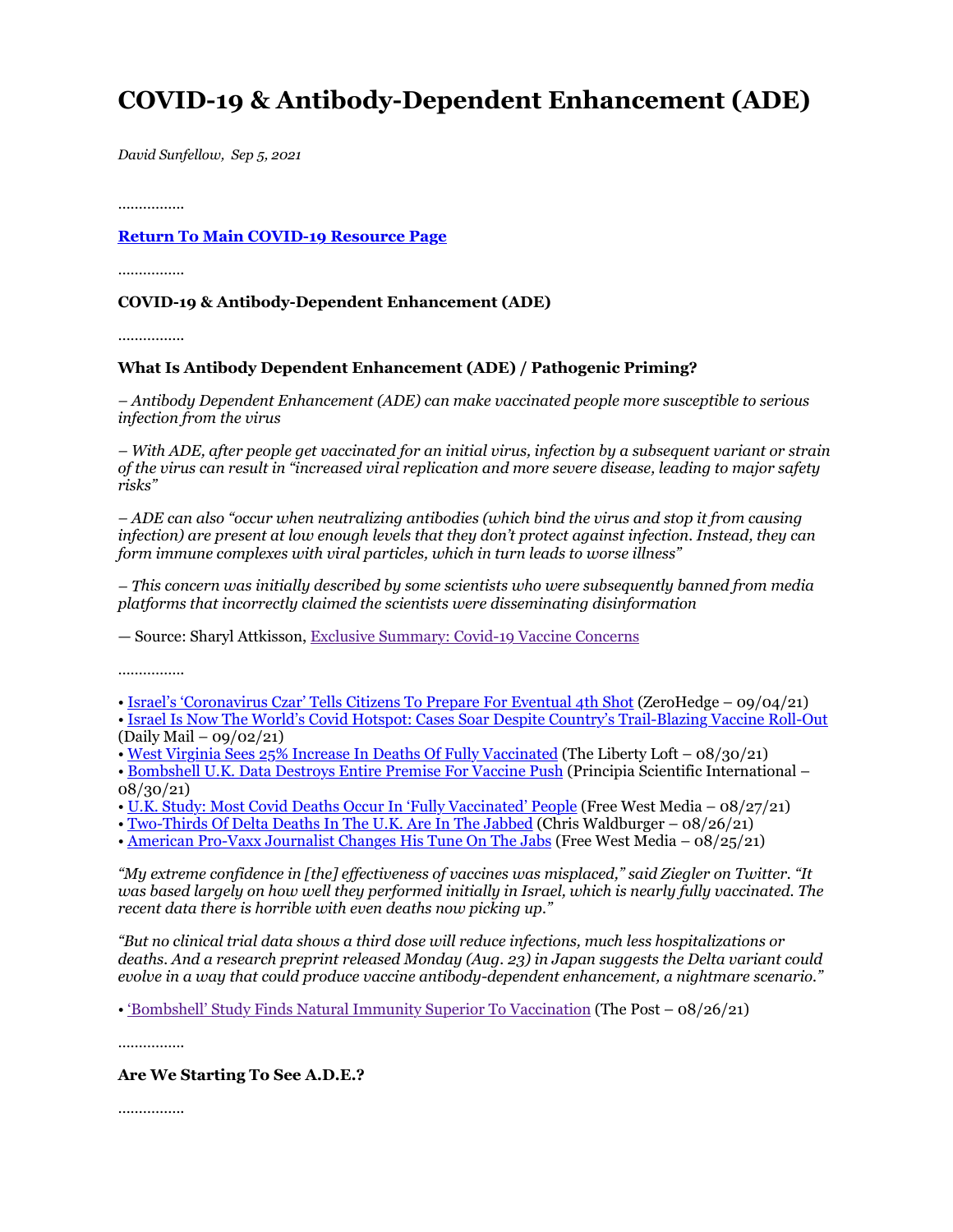

# **Informed Consent Disclosure To Vaccine Trial Subjects Of Risk Of Covid-19 Vaccines Worsening Clinical Disease**

……………

# **West Virginia Sees 25% Increase In Deaths Of Fully Vaccinated**

West Virginia Sees 25% Increase In Deaths Of Fully Vaccinated (The Liberty Loft – 08/30/21)

………………

# **"The Most Vulnerable Population Are The Ones Who Received Two Vaccine Doses"**

## **Israeli Prime Minister Naftali Bennett:**

*"The most vulnerable population at the moment, in a paradoxical manner, are the ones who received two vaccine doses, but not the third dose. Why? Because they walk around feeling like they are protected because they received both doses. They do not understand that the second vaccine has faded against the Delta [Variant] and must get quickly vaccinated with the third vaccine dose. Therefore, each of us, including members of Knesset Gilad Kariv and Itlama Ben-Gvir who are both young. There are many young people (vaccinated) who are seriously ill, including hospitalizations. These ages are the most vulnerable. Because someone who didn't get vaccinated is aware of it for a year and a half… He is probably sitting in a closed room or something."*

……………

• A Drug Candidate For Treating Adverse Reactions Caused By Pathogenic Antibodies Inducible By Covid-19 Virus And Vaccines (pdf) • Fully Vaccinated Healthcare Workers Carry 251 Times Viral Load, Pose Threat To Unvaccinated Patients, Co-Workers (The Defender – 08/23/21)

*A groundbreaking preprint paper by the prestigious Oxford University Clinical Research Group, published Aug. 10 in The Lancet, includes alarming findings devastating to the COVID vaccine rollout. The study found vaccinated individuals carry 251 times the load of COVID-19 viruses in their nostrils compared to the unvaccinated. While moderating the symptoms of infection, the jab allows vaccinated individuals to carry unusually high viral loads without becoming ill at first, potentially transforming them into presymptomatic superspreaders. This phenomenon may be the source of the shocking postvaccination surges in heavily vaccinated populations globally.*

• Government 'Flying Blind' On Breakthrough Infections, As Covid Infections Among Fully Vaccinated Soar (The Defender –  $08/23/21$ )

*As spring turned to summer, scattered reports surfaced of clusters of vaccinated people testing positive for the coronavirus. In May, eight vaccinated members of the New York Yankees tested positive. In*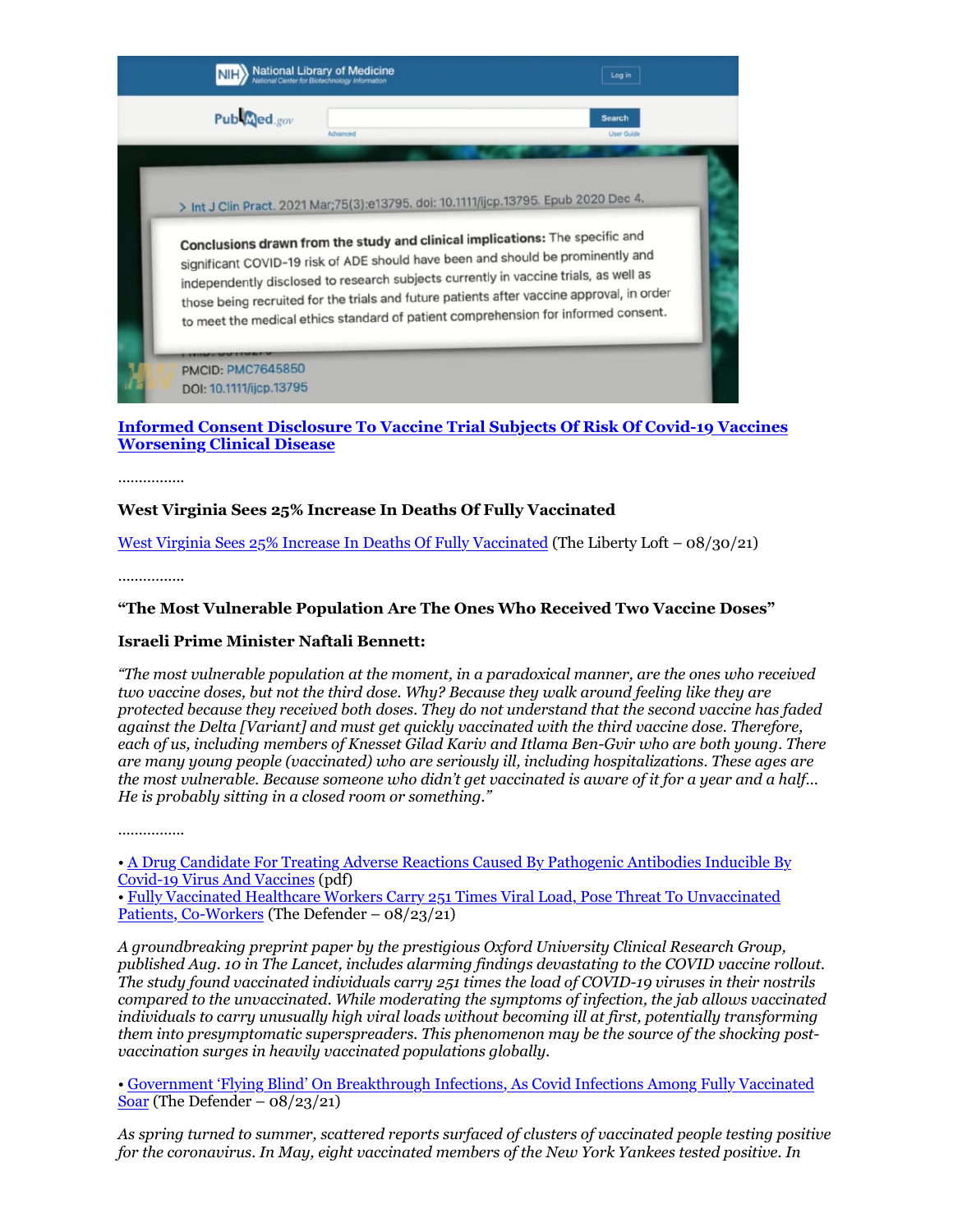*June, 11 employees of a Las Vegas hospital became infected, eight of whom were fully vaccinated. And then 469 people who visited the Provincetown, Massachusetts, area between July 3 and July 17 became infected even though 74% of them were fully vaccinated, according to the CDC's Morbidity and Mortality Weekly Report.*

• St Vincent's Hospital In Dublin Is Admitting A "Worrying" Number Of Double-Vaccinated Patients For Treatment For Covid-19 (independent.ie – 08/22/21)

……………

## **Northern Ireland Nurse: Hospital Full Of Distressed, Double-Jabbed People**

………………

• The Vaccinated Are Worried And Scientists Don't Have Answers (Bloomberg – 08/21/21)

*Anecdotes tell us what the data can't: Vaccinated people appear to be getting the coronavirus at a surprisingly high rate. But exactly how often isn't clear, nor is it certain how likely they are to spread the virus to others. And now, there's growing concern that vaccinated people may be more vulnerable to serious illness than previously thought.*

• New Study Finds Billions Of Vaccinated People Are At Real Risk Of Suffering Antibody-Dependent Enhancement (The Daily Expose – 08/21/21)

• Infection-Enhancing Anti-SARS-CoV-2 Antibodies Recognize Both The Original Wuhan/D614G Strain And Delta Variants. A Potential Risk For Mass Vaccination? (Journal Of Infection – 08/09/21)

…………….

## **"Protection Against Severe Infection, Hospitalization, And Death Could Decrease…"**

## **CDC Director Dr. Rochelle Walensky:**

*"The data we will publish today and next week demonstrate the vaccine effectiveness against SARS-CoV-2 infection is waning. And even though our vaccines are currently working well to prevent hospitalizations, we are seeing concerning evidence of waning vaccine effectiveness over time and against the Delta variant.*

*"Additionally, reports from our international colleagues, including Israel, suggest increased risk of severe disease amongst those vaccinated early. Given this body of evidence, we are concerned that the current strong protection against severe infection, hospitalization, and death could decrease in the months ahead, especially among those who are at higher risk or who were vaccinated earlier during the phases of our vaccination rollout."*

— Source: Press Briefing By White House COVID-19 Response Team And Public Health Officials, August 18, 2021

……………

#### **"Vaccinated People Are At Risk; Should Be Put In Quarantine…"**

#### **Professor Christian Perronne, MD, PhD:**

*Vaccinated people are at risk of the new variants. In transmission, it's been proven now in several countries that vaccinated people should be put in quarantine and isolated from society. Unvaccinated people are not dangerous; vaccinated people are dangerous to others. That's been proven in Israel now, where I'm in contact with many physicians. They're having big problems in Israel now: severe cases in hospitals are among vaccinated people. And in the UK also, you had a larger vaccination programme and there are problems [there] also.*

*But also, the "variants" are not very dangerous. All the "variants" since last year are less and less virulent. That's always the story in infectious diseases. In my hospital, in March-April 2020, the whole building was full of people with Covid-19: fifty patients. And the so-called "second", "third", "fourth waves" were just very small waves, because the hospitals are not full any more. But in the media, they said that all the hospitals were full of patients. That's not true. Of course, the epidemic was going on, but the "variants" were less and less virulent . . . Yet now, you have governments obliging their citizens to be inoculated with these so-called "vaccines" — and in the countries where they did that, once the*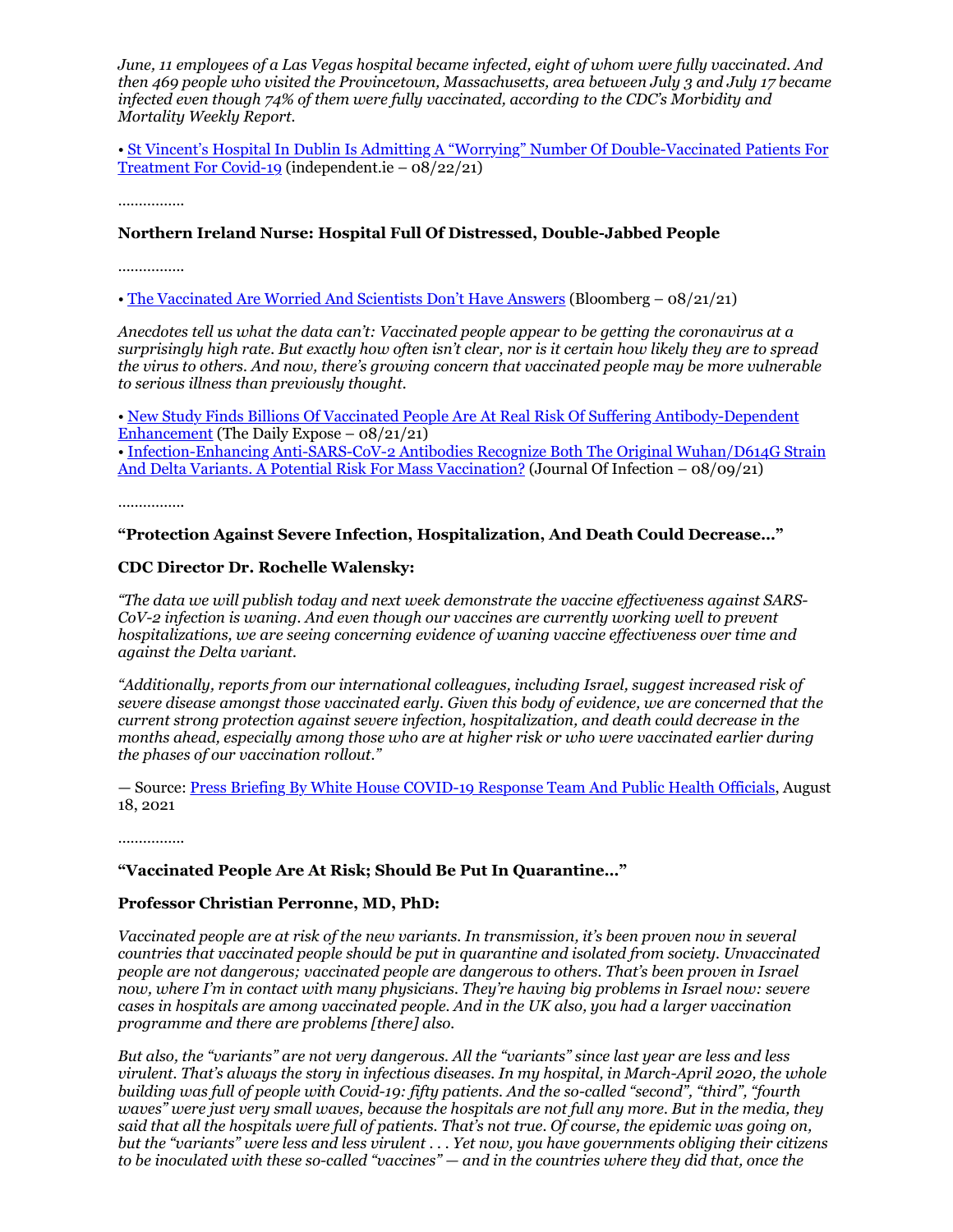*epidemic was [already] finished, the epidemic came back, and deaths started again.*

……

*I think that the databases [of adverse effects] in some countries are not accurate, because in these cases that I could see, I know that the general practitioners [family doctors] did not want to report the death or the side effect to the authorities, saying, "No, it's just a coincidence!" So, many, many side effects are not being reported. If there is a stroke, they say, "Oh no, it's not the vaccine; it's [just] a stroke; this person was old, so it's normal to have a stroke."*

*Because I speak with my patients (I have some patients who are high-level directors of companies), I know — they tell me — that the physicians in the big companies where many employees were "vaccinated" had problems, but the occupational health doctors didn't want to report the cases to the French authority. So it's not being connected with the "vaccine"; it's [being put down as] "coincidence".*

*If we compare the French database with the Dutch database, with the same proportion of patients vaccinated [in both populations], the rate of reporting is much lower in France. That's not normal! But if we then look at the European level, we see that there are huge numbers of deaths and serious side effects.*

*We know — it's officially acknowledged by the CDC, the Centers for Disease Control in the United States — that many young people who are "vaccinated" have had heart problems: myocarditis, inflammation of the cardiac muscle, or pericarditis, inflammation of the envelope around the heart. So that's official; it's reported worldwide . . . As we know, children don't develop the disease [Covid-19] at a high rate, and very few children have had severe cases, and the rate of [Covid] death in children is near zero. We now know that the risk of death and of severe problems is much higher if you are vaccinated than not vaccinated [as a child].*

*And now, we see in some countries that most of the problems, of the cases, are coming from vaccinated people, who are transmitting the disease. And of course, this is not official language, but in France, the government lies: they say, "Although we have seen some cases, it is the fault of the unvaccinated for contaminating the vaccinated."*

*I'm a Fellow of the Louis Pasteur Institute; I've worked in the field of vaccination for years and years. This is the first time in my life that I've heard from companies, from the manufacturers, from the ministers, from the WHO [such talk]: "It's a very good vaccine — but we have to tell you that if you are vaccinated, you can get the disease anyway! And we're not sure, but it may slow the transmission."*

*This is not normal. If you are vaccinated with an efficient vaccine, you are protected. You should not have to wear a mask any more; you should have a normal life. But in fact, in many countries, they say, "Oh, you've been vaccinated, but you're not really protected." And now they say to the vaccinated who are supposed to be protected, who should have confidence! — "Oh, the unvaccinated will contaminate you!"*

*Now, as regards the "health passport": you know that they published [this proposal] five weeks ago in Israel, and they were close to civil war in Israel. They were fighting inside families. The "vaccine" was mandatory for physicians, for students. And now, they've stopped that [requirement].*

*In France now, President Macron will speak tomorrow evening, and is expected to say [as he duly did] that vaccination will be mandatory for health care workers, health providers and to participate in some [aspects of] public life. I think this is a great scandal, and I think there will be a civil war if we go this way.*

……………

<sup>•</sup> Repeated Booster Jabs May Be Lethal Researcher Warns (Free West Media – 08/19/21)

<sup>•</sup> Why So Many Vaccinated People Are Getting Sick: Antibody Dependent Enhancement (ADE) (Sharyl Attkisson –  $08/17/21$ 

<sup>•</sup> Vaccinated Or Not, Acute COVID-19 In High-Risk Patients Demands Early Treatment (McCullough  $Report - 08/17/21)$ 

<sup>• 49</sup> People Who Were Fully Vaccinated Have Died Of Covid In N.J. (NJ.com – 08/16/21)

<sup>•</sup> Vaccinated Americans Are Being Hospitalized For Covid And Dying (The Vaccine Reaction – 08/15/21)

<sup>•</sup> Vaccine Fail: 64% Of Israel's Covid-19 Patients In Serious Condition Are Fully Vaccinated  $(VacineDeaths - 08/13/21)$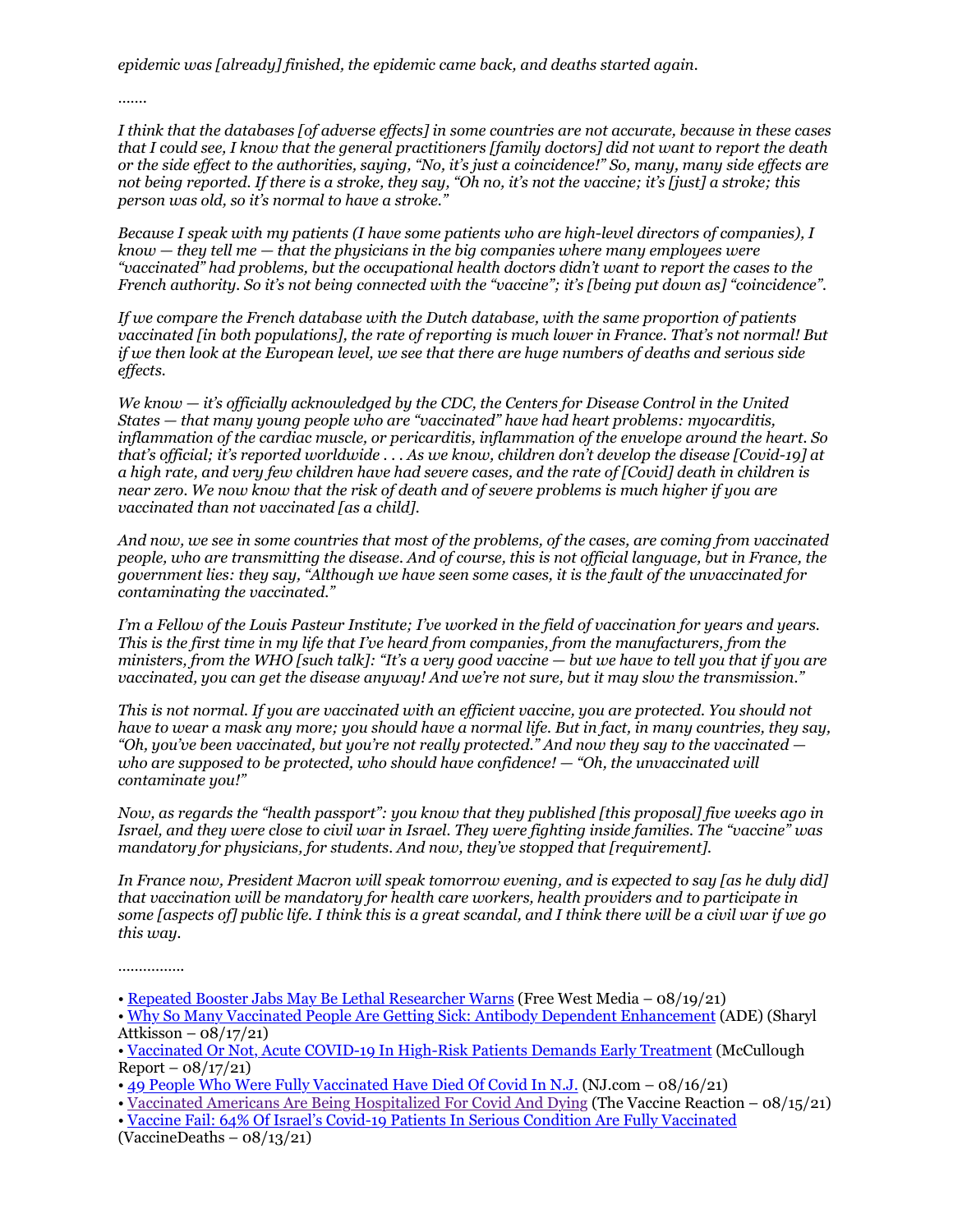……………

# **Herzog Hospital In Jerusalem: 85-90% Of Hospitalizations Are Fully Vaccinated People**

……………

• Most Covid Patients At Israeli Hospital Fully Vaccinated (Spectator – 08/11/21)

*In the interview on August 5 with Israel's Chanel 13, Dr Kobi Haviv, medical director of Herzog Hospital in Jerusalem, stated that the majority of coronavirus patients in an Israeli hospital are fully vaccinated, including those with severe disease. Dr. Haviv further specified that: "95% of the severe patients are vaccinated," adding "85-90% of the hospitalizations are in fully vaccinated people" and the hospital is "opening more and more COVID wards."*

• Bombshell Leak: Countries That Buy Pfizer's Vaccine Undertake To Break The Law (Free West Media – 08/08/21)

*On July 28, NBC Chicago reported that 169 people in Illinois died and 644 were hospitalized for Covid-19. Everyone was fully vaccinated. Israel with 9.3 million inhabitants was among the first to sign an agreement with Pfizer. The vaccination rate in the country is 55 percent, and 11,051,469 vaccine doses have been distributed. On June 30, the alarming news broke that fully vaccinated patients accounted for half of Covid adults hospitalized in Israel. In just over a month, the numbers have increased dramatically. Even from Iceland, which has a vaccination rate of as much as 71.1 percent, there are worrying reports that the majority of hospitalized Covid-19s have been fully vaccinated. Vaccines that have been presented as "safe" and painted as the only salvation in the pandemic, have turned out to be the opposite.*

• Latest Public Health England Report Shows The Covid-19 Vaccines Are Increasing The Risk Of Hospitalisation And Death Due To Covid-19 Significantly (The Daily Expose – 08/07/21)

*The latest Public Health England technical briefing on Covid-19 variants of concern has been published and it reveals that up to the 2nd August 2021, 65% of all alleged Covid-19 deaths since February 2021 have been people who were vaccinated against the disease. The report, which is the 20th update to be released, also shows that the risk of hospitalisation and death is astronomically higher if you have been fully vaccinated and catch the SARS-CoV-2 virus.*

• Coronavirus: Who Are Israel's Seriously Ill Patients? (The Jerusalem Post – 08/05/21)

*As of Thursday morning, there were some 250 COVID-19 patients in serious condition. What are their ages and what is their vaccination status? About 210 of them are individuals over the age of 60. Of those, 153 were fully vaccinated, seven were in the process of getting fully immunized and 50 were not vaccinated. Of the 40 patients in serious condition aged under 60, however, only nine were fully inoculated, one was partially vaccinated and 30 had not received any vaccine. Currently, there are no patients in Israel under the age of 30 who are in serious condition.*

• Israel: Early Jab Recipients Twice As Likely To Catch Covid (Free West Media – 08/05/21)

*Israelis who were vaccinated before late February are twice as likely to catch the Coronavirus than those who received the shot later, according to new research. The data suggests that the vaccinated have now involuntarily signed up for a lifetime of "booster" shots if they survive the vaccine.*

• Signs Of COVID Injection Failure Mount (GreenMedInfo – 08/02/21)

*In the U.K., symptomatic COVID-19 cases among "vaccinated" individuals have risen 40% in one week, reaching an average rate of 15,537 new infections a day being detected. Meanwhile, symptomatic COVID-19 cases among the unvaccinated has declined by 22% and is now at a current daily average of 17,588. This suggests the wave among unvaccinated has peaked and that natural herd immunity has set in, while "vaccinated" individuals are actually becoming more prone to infection.*

*Data show countries with the highest COVID injection rates are also experiencing the greatest upsurges in cases, while countries with the lowest injection rates have the lowest caseloads.*

• CDC Study Shows 74% Of People Infected In Massachusetts Covid Outbreak Were Fully Vaccinated  $(CNBC - 07/30/21)$ 

• 169 Dead, 644 Hospitalized in Illinois Breakthrough Covid Cases (NBC5 Chicago – 07/28/21)

• 43 Fully Vaccinated Texans Die Of COVID-19, Mostly White Men (International Business Times –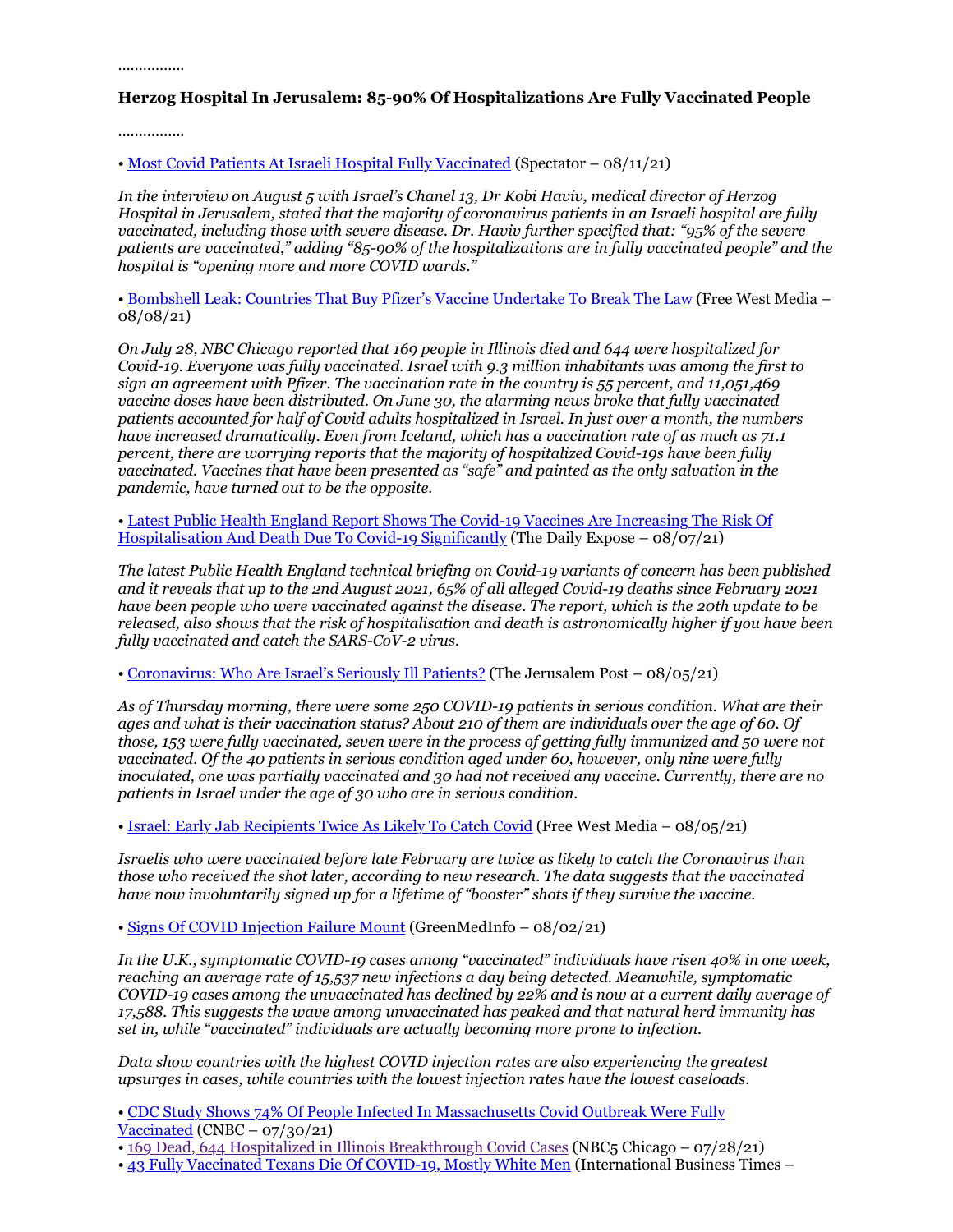07/28/21)

• 27 Fully Vaccinated People Have Died In Tennessee, Health Department Says (KATU2 ABC – 07/23/21)

• Several People 'Seriously Ill' With Covid In Carmarthen Hospital Despite Having Both Doses Of A Vaccine (WalesOnline –  $07/15/21$ )

• 4,115 Fully Vaccinated Have Been Hospitalized Or Died With Breakthrough COVID Infections, CDC Says (The Defender –  $06/29/21$ )

• CDC: 4,115 Fully Vaccinated Have Been Hospitalized Or Died With Breakthrough Covid-19 Infections  $(Forbes - 06/26/21)$ 

• 21 Wisconsinites died of COVID, despite being fully vaccinated (FOX6 Milwaukee – 06/30/21)

……………

## **Mercola & Zelenko: Treating COVID-19 & Healing Vaccine Damage**

**A Step-By-Step Guide Of The Information Shared In This Conversation Is Located Here**

……………

## **The Zelenko COVID-19 Protocol**

## **Z Pack – Dr. Zelenko's All-In-One Immune Boosting Formula**

……………

**Genocide Alert** From Dr. Vladimir Zev Zelenko August 5, 2021 Source: Vladimir Zev Zelenko's Telegram Channel

– New data shows the viral titers are higher in vaccinated victims than in unvaccinated people.

– This may mean the feared ADE (antibody dependent enhancement) has started. This is the worst nightmare scenario and fear of Dr. Luc Montaguier, Dr. Michael Yeadon, Dr. Delores Cahill, Dr. Sucharit Bhakdi, Dr. Richard Malone, Dr. Joseph Mercola, and myself.

– This poses the greatest risk of genocide to the human race in the history of humanity.

– If you are vaccinated then consider yourself at higher risk to die from ADE then a 95 year old nursing home resident.

## **Potential Strategy for not succumbing to ADE:**

– Immediately stop getting poison death vaccine injections.

– Consider yourself at the highest risk and immediately start the high risk antiviral prophylaxis protocols.

– High risk antiviral prophylaxis includes: zinc, vitamin c, vitamin d3, ivermectin or hydroxychloroquine.

– Quercetin or EGCG are most likely not strong enough to protect you.

– This means z-stack is insufficient for high risk patients and should not be used as a stand alone.

– Stop listening to mainstream media and the recommendations of the CBC, NIH, FDA, WHO, and the Biden administration. They are the enemy of the people.

– It is time for God-centered humanity to intensify peaceful worldwide protests against tyranny.

– Do not use violence. Be aware of your constitutional rights especially the legality of stand-your-ground laws.

– Immediately arrest the sociopathic masterminds of this attempted conspiracy of genocide and enslavement of humanity. They must be brought to legal justice.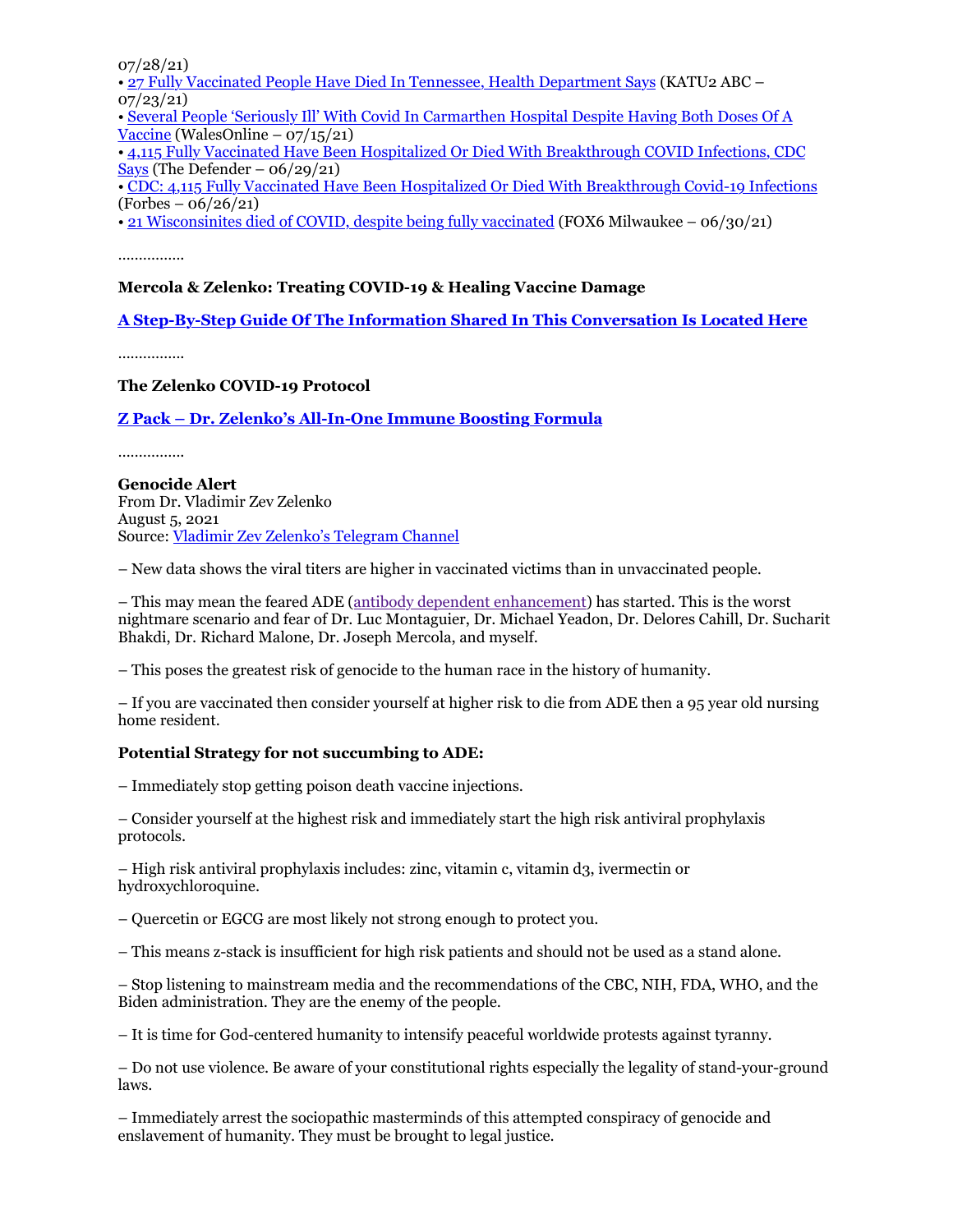On a personal note, I want to express my deepest soulful love for my wife, children, parents, brother, friends, and all those warriors that have risked everything to help save humanity from devolved pagans.

I strongly believe that we are on the cusp of a global redemptive transformation that will usher in the revelation of the essence of God.

God bless you all.

# **Who Is Dr. Vladimir Zev Zelenko?**

• Website

• Telegram

• Wikipedia

……………….

**VACCINE FAILURE! Patients Hospitalized, Dying Mostly FULLY 'VACCINATED'!**

………………

**Yes, Over 4,400 Fully Vaccinated People Have Been Hospitalized With COVID-19**

……………

**Mike Adams: Has The COVID-19 Virus Been Isolated? Vaccine Dangers & Treatments**

……………

**Under The Wire Recap – Del Bigtree Speaks About Immune Enhancement From Covid Shots**

March 8, 2021

Del Bigtree discusses Antibody-Dependent Enhancement (ADE), also referred to as Immune Enhancement or Pathogenic Priming with Under the Wire. The problems associated with ADE is the reason no previous SARS vaccine has ever been approved and it is also why the Dengue Fever vaccine was withdrawn after more than 600 deaths were reported following its use in Southeast Asia.

The complete, full-length interview with Del Bigtree is located here.

• The Highwire • ICAN

**……………..**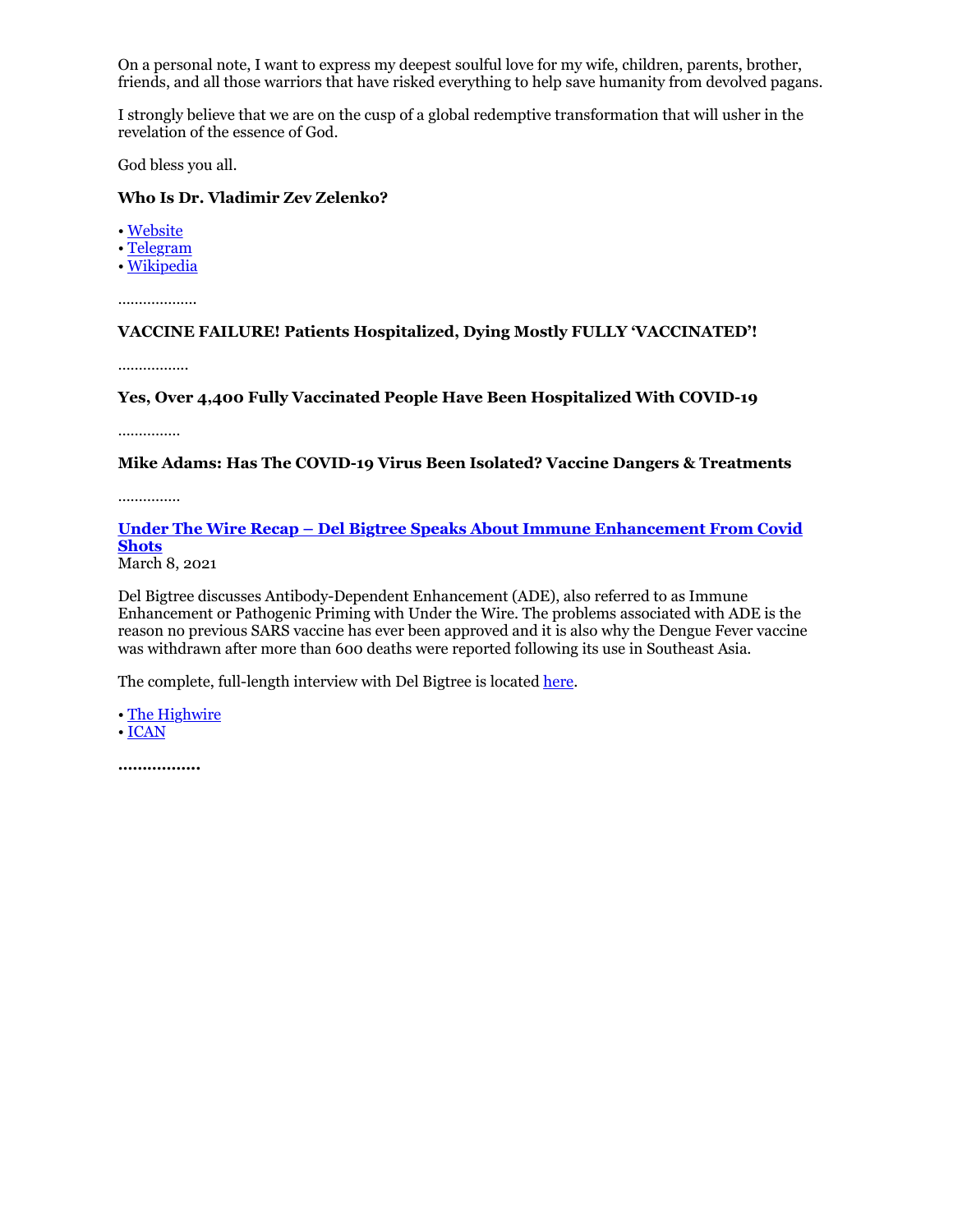

## **Del Bigtree Delivers Dire Warning To The CDC** August 26, 2020

The HighWire Host Del Bigtree delivers a dire warning to the members of the CDC's Advisory Committee on Immunization Practices (ACIP), highlighting the devastating reasons no vaccine like the Covid Vaccine candidates has ever been approved for human use.

• The Highwire

• ICAN

**……………..**

# **Additional News, Information & Resources:**

• Children's Health Defense On Antibody-Dependent Enhancement (ADE)

• Could Spike Protein In Moderna, Pfizer Vaccines Cause Blood Clots, Brain Inflammation And Heart Attacks?

- PubMed: Informed Consent Disclosure To Vaccine Trial Subjects Of Risk Of Covid-19 Vaccines Worsening Clinical Disease
- Are We On The Verge Of A 'Super-Epidemic' Of Autoimmune Diseases?
- Pathogenic Priming Likely Contributes To Serious And Critical Illness And Mortality In Covid-19 Via Autoimmunity (Journal Of Translational Autoimmunity – 04/09/21)
- How Many People Are The Vaccines Killing? (Vernon Coleman)
- Death Rates Skyrocket In Israel Following Pfizer Experimental COVID Vaccines (Israel National News  $- 02/18/21$
- Why Is Death After COVID-19 Vaccination Always Assumed To Be Coincidental? (The Vaccine Reaction  $-$  03/01/21)
- Danger Of mRNA Vaccines To Elderly Under Spotlight After 16 Deaths In Switzerland (Global Times 02/28/21)

• Whistleblower From Berlin Nursing Home: The Terrible Dying After Vaccination (2020 News – 02/14/21)

• 46 Nursing Home Residents In Spain Die Within 1 Month Of Getting Pfizer COVID Vaccine (The Defender –  $02/16/21$ 

- Local Talk Radio Reports "Many Dying" in Israel Following Pfizer Experimental mRNA Injections (Health Impact News – 02/06/21)
- 7 Die At Spanish Care Home After Getting Pfizer Covid-19 Jab (RT 02/01/21)
- Coronavirus Outbreak: 22 Deaths At Pemberley House Care Home (Daily Echo 01/27/21)
- A CNA (Certified Nursing Assistant) Reports Nursing Home Residents Dying After Pfizer Covid-19